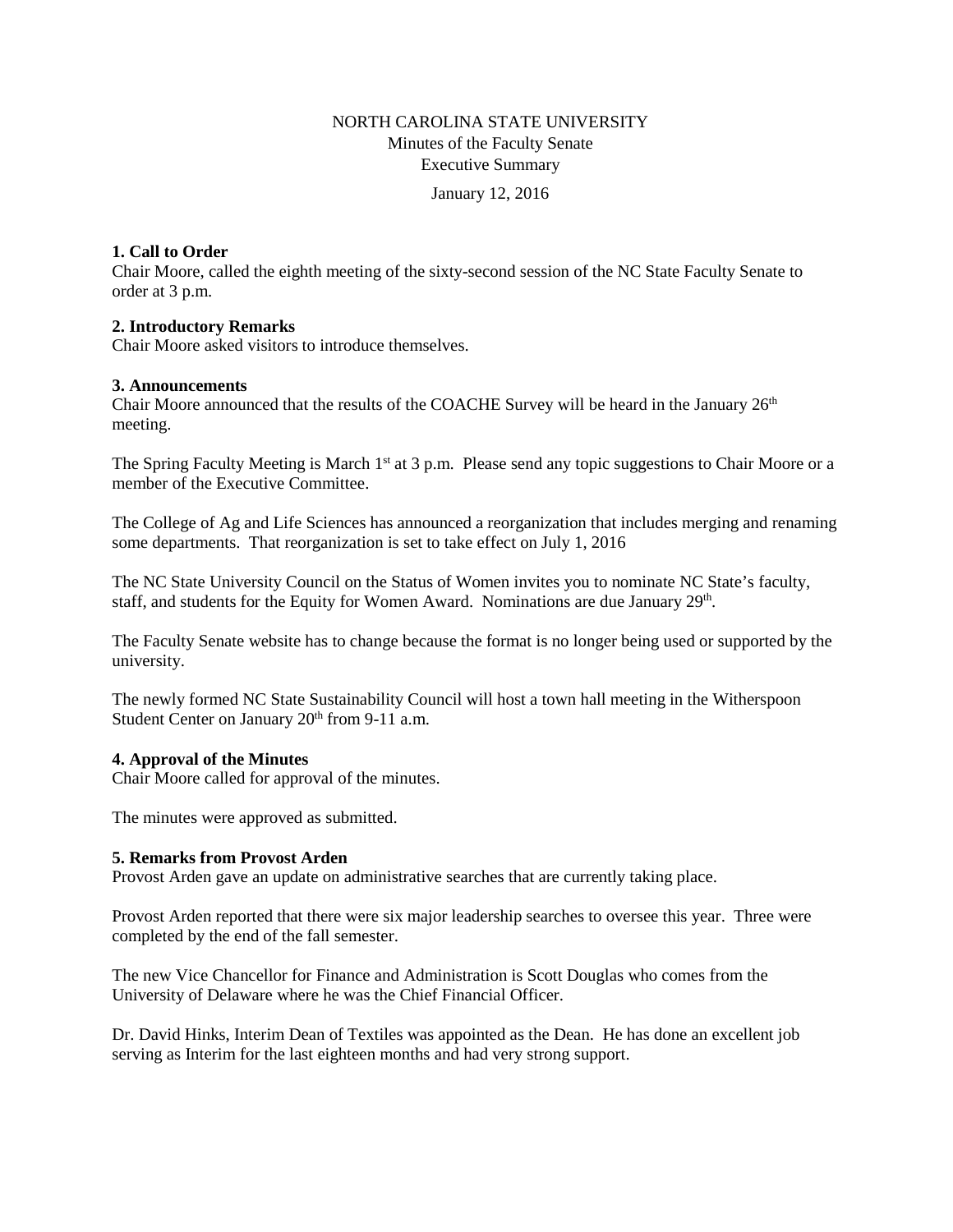Dr. Annette Ranft will be the new dean for the Poole College of Management. Dr. Ranft is currently the Senior Associate Dean of the Business School of the University of Tennessee. She has worked in multiple universities over the years and she is originally from North Carolina.

Provost Arden announced that five-year comprehensive reviews are coming up this year for Dean Martin-Vega in the College of Engineering, Louis Hunt in Enrollment Management and Alice Warren, Vice Provost for Continuing Education.

Provost Arden stated that some major issues are brewing on campus and across the country. These are issues that are important in society at large. There will be extensive discussions on campuses across the country. The big issue that he sees is race and diversity inclusion. Campus climate is also a huge issue.

Provost Arden stated that access and affordability is the other big issue. He noted that NC State is fairly well off in terms of our state support.

Provost Arden encouraged faculty, staff, and students to engage in open dialogs and discussions during the year.

Provost Arden stated that he will be attending the Faculty Assembly on Friday. The Faculty Assembly has put together a panel that he has been asked to participate in along with other Provosts and Chancellors. He will try to bring back some feedback.

## **6. Student Perspectives in Regards to Diversity**

Khari Cyrus, Student Body President reported on the students' perspective on diversity.

President Cyrus stated that NC State students come from a variety of counties, regions, states, and countries and with that there are students who have grown up in diverse communities with diverse backgrounds. You also have people who come to the university and see this as the most diverse place they have ever seen. The challenge with student leaders is finding ways to take the people on one side who are fed up with the university and think there is no diversity on campus and bring them together with the other group of people who are blown away with the level of diversity on campus. He said that has been one of his main goals as Student Body President, to find ways to bridge those gaps.

#### **7. Old and New Business**

`

#### **a. Communication: How do we share Senate Information with Faculty?**

Senator Banks asked for feedback from senators on how Faculty Senate information is shared with colleagues.

Several senators shared information on how they communicate Faculty Senate information with colleagues.

Chair Moore stated that the information will be discussed in the Executive Committee.

## **8. Issues of Concern**

Senator Smith McCoy requested that the Faculty Senate propose a resolution that supports the change of the word "Dixie" that appears in the NC State Alma Mater to "Raleigh" or any other suitable word that they think might capture the intent of what they are working on.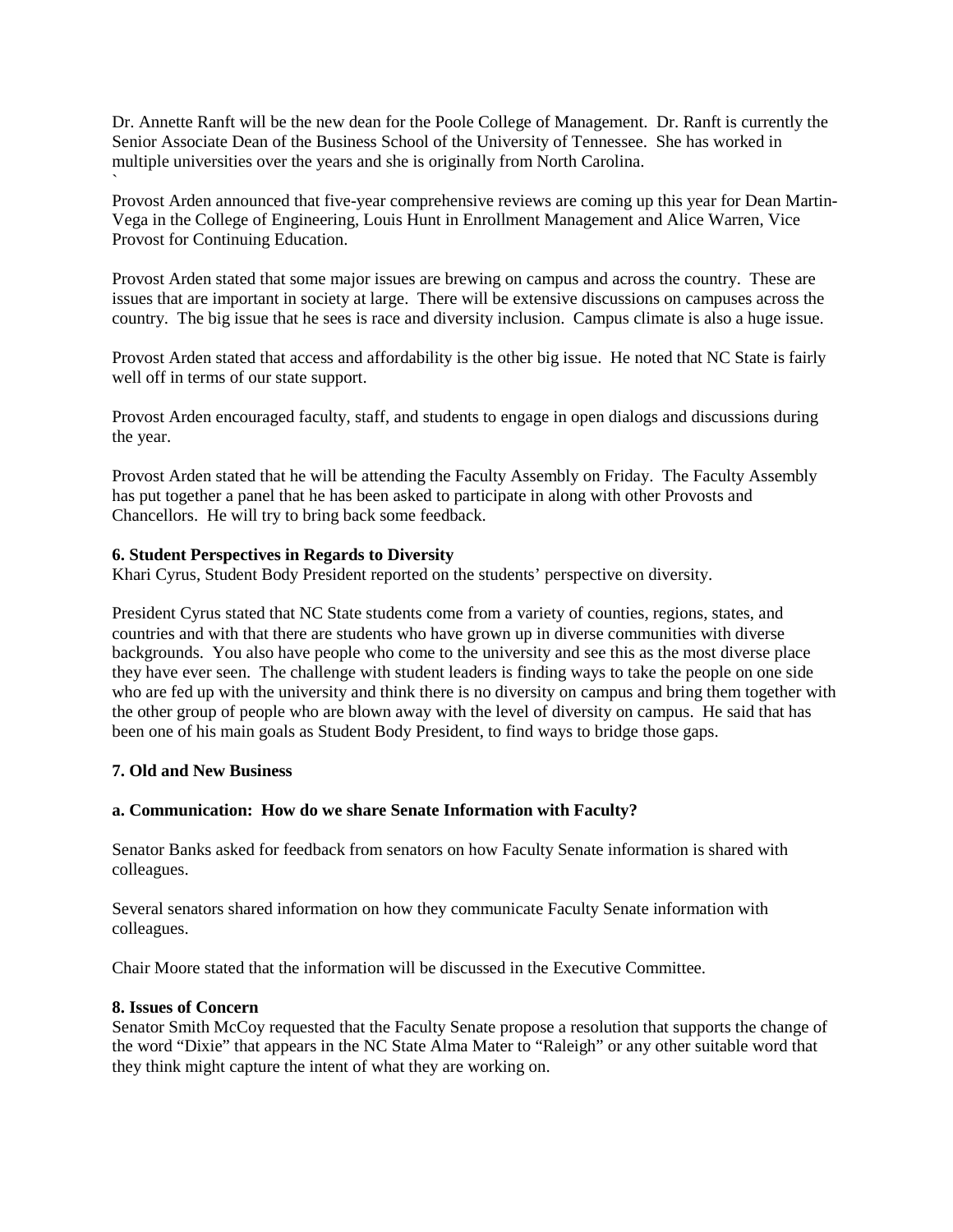The Senators discussed the issue and the consensus of the group was to propose a resolution stating that the word "Dixie" is offensive and that it should be removed or replaced.

The issue will be discussed in the Executive Committee meeting on Thursday.

# **9. Adjournment**

A motion passed to adjourn the meeting at 4 .m.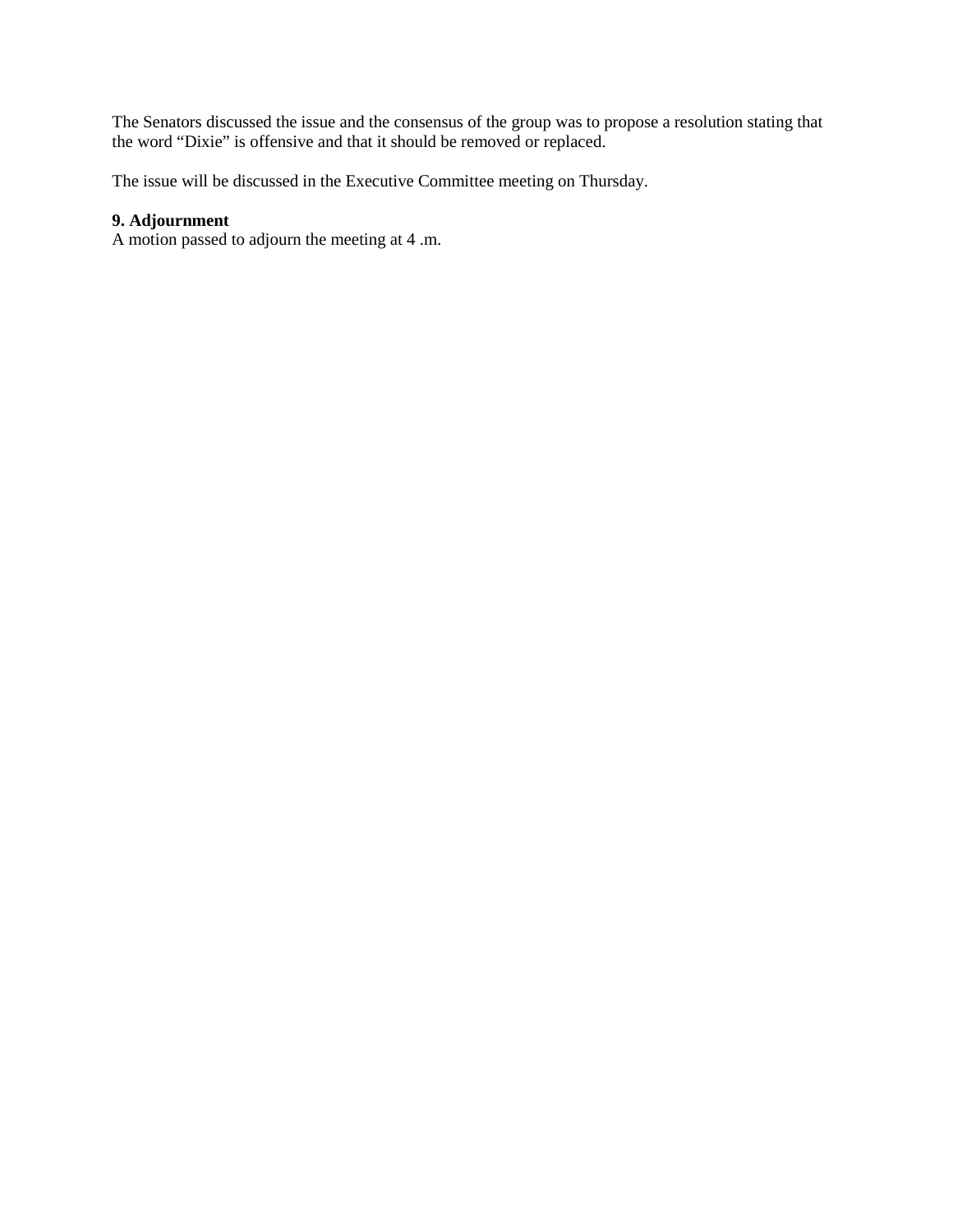## NORTH CAROLINA STATE UNIVERSITY

Minutes of the Faculty Senate

January 12, 2016

## **Regular Meeting No. 8 of the 62nd Session: Faculty Senate Chambers January 12, 2016**

**Present:** Chair Moore, Parliamentarian Lubischer, Provost Arden; Senators Ange-van Heugten, Ash, Banks, Bartlett, Bernhard, Bird, Bullock, Bykova, Byrnes, Cubbage, Davidian., Fath, Fleisher, Hergeth, Huffman, Laffitte, Porter, Sannes, Scearce, Silverberg, Smith McKoy, Sotillo, Williams

**Excused:** Secretary Orcutt, Immediate Past Chair Zonderman, Senators Auerbach, Kathariou,

**Absent: S**enators Argyropoulos, Devetsikiotis, Gunter, Moore, Pearce, Perros, Smith, Spontak, Steer

G**uests:** Marcia Gumpertz, Assistant Vice Provost for Faculty Diversity; Roy Baroff, Faculty Ombuds; Michael Mullen, Vice Chancellor, Academic Student Affairs; Katharine Stewart, Vice Provost for Faculty Affairs; Marc Hoit, Vice Chancellor for Information Technology; Khari Cyrus, Student Body President

## **1. Call to Order**

Chair Moore, called the eighth meeting of the sixty-second session of the NC State Faculty Senate to order at 3 p.m.

## **2. Introductory Remarks**

Chair Moore asked visitors to introduce themselves.

#### **3. Announcements**

Chair Moore announced that the next Senate meeting will be January  $26<sup>th</sup>$  where the results of the COACHE Survey will be heard. Nancy Whelchel and Katharine Stewart will be presenting that information.

The Spring Faculty Meeting is March 1<sup>st</sup> at 3 p.m. Please send any topic suggestions to Chair Moore or a member of the Executive Committee.

The College of Ag and Life Sciences has announced a reorganization that includes merging and renaming some departments. That reorganization is set to take effect on July 1, 2016

The NC State University Council on the Status of Women invites you to nominate NC State's faculty, staff, and students for the Equity for Women Award. Nominations are due January 29<sup>th</sup>.

The Faculty Senate website will change because the format is no longer being used or supported by the university. We are working with OIT to assist in updating the Faculty Senate web page.

The newly formed NC State Sustainability Council will host a town hall meeting in the Witherspoon Student Center on January  $20<sup>th</sup>$  from 9-11 a.m. to generate ideas for the university future sustainability efforts. The meeting is open to all members of the campus community.

#### **4. Approval of the Minutes**

Chair Moore called for approval of the minutes.

The minutes were approved as submitted.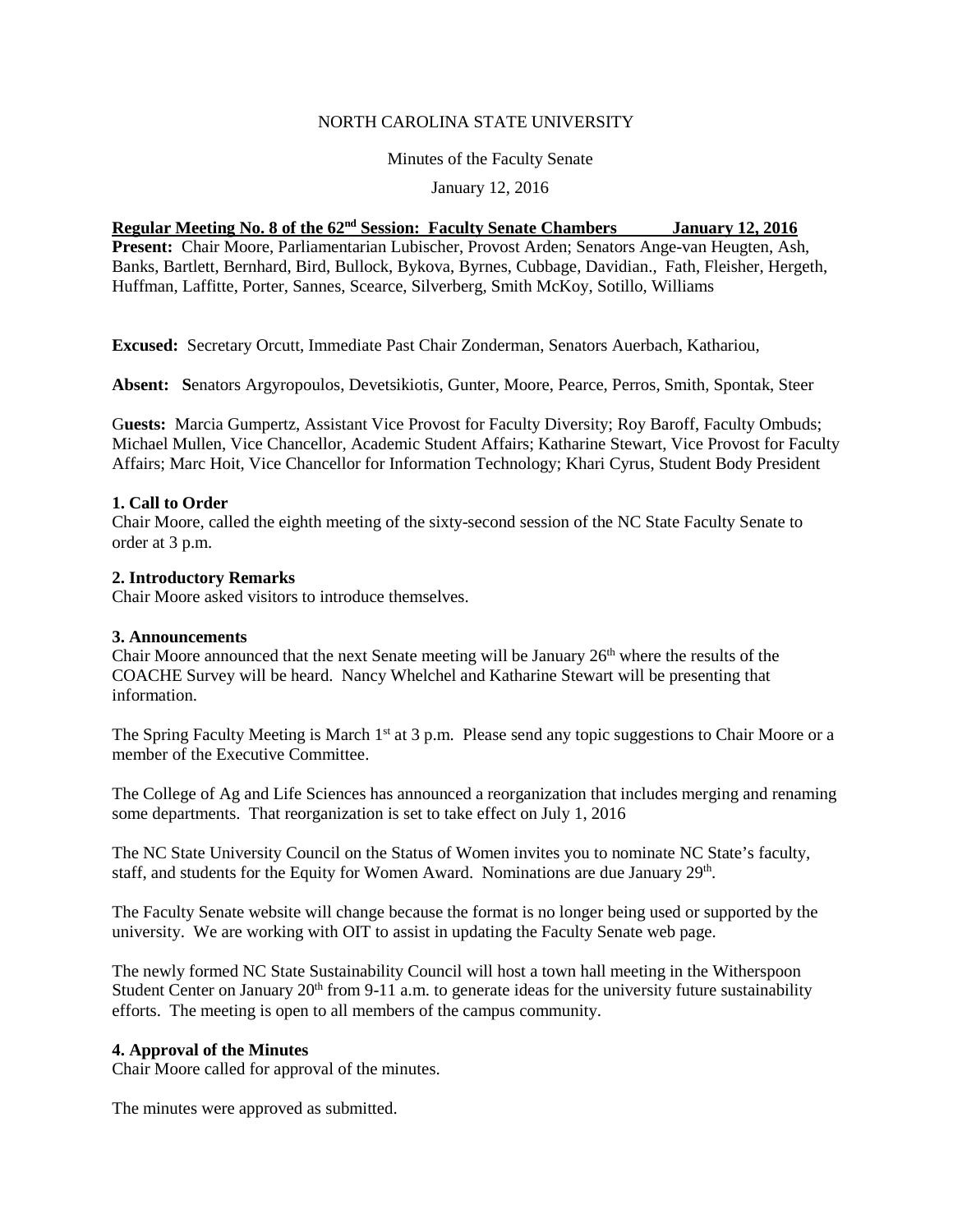## **5. Remarks from Provost Arden**

Provost Arden gave an update on administrative searches that are taking place.

Provost Arden reported that there were six major leadership searches to oversee this year. He stated that three were completed by the end of the fall semester.

Provost Arden announced that the new Vice Chancellor for Finance and Administration is Scott Douglas who comes from the University of Delaware where he was the Chief Financial Officer.

Dr. David Hinks, Interim Dean of Textiles was appointed as the Dean. He has done an excellent job serving as Interim for the last eighteen months and had very strong support.

Dr. Annette Ranft will be the new Dean for the Poole College of Management. Dr. Ranft is currently the Senior Associate Dean of the Business School of the University of Tennessee. She has worked in multiple universities over the years and she is originally from North Carolina.

Provost Arden reported that the other three searches are well under way, which include the College of Education and the College of Design dean searches and the Vice Provost for Institution and Equities. All three committees were formed last fall and are well under way. Essentially the initial rounds of interviews for those positions and the off campus interviews will be occurring during late January and February and the on campus interviews for them will be during March, April time period.

Provost Arden announced that several five-year comprehensive reviews are coming up. This year Dean Martin-Vega is up for his tenure review in the College of Engineering, Louis Hunt in Enrollment Management and Alice Warren, Vice Provost for Continuing Education.

Provost Arden stated that some major issues are brewing on campus and across the country. These are issues that are important in society at large. There will be extensive discussions on campuses across the country. The big issue that he sees is race and diversity inclusion. Campus climate is also a huge issue.

Provost Arden announced that there will be a town hall tomorrow in Stewart Theater from 12 noon until 2 p.m. led by the Student Body President and Student Government. Please attend if possible. He stated that it is an important discussion and it is very important that we listen to our students.

Provost Arden stated that he and Chancellor Woodson have met with a significant number of students and they are adjusting their schedules over the coming months to not only meet with students at larger town halls but also meet with students at smaller venues as well so that they can have proactive discussions to understand the students' issues and to make sure they are responding appropriately.

Provost Arden stated that the other issues that continue to play out on campus is gender, sexual discrimination, sexual harassment, and sexual assault. This is another big issue, an issue that we have to be involved in proactive discussions together as a campus community. There will be a lot more coming down from Federal and State governments.

Provost Arden noted that campuses and campus life is becoming a significant topic within the elections, so you will continue to see these topics play out.

Provost Arden stated that access and affordability is the other big issue. NC State is fairly well off in terms of our state support. Many states have lost significant amounts of state support for higher education. In fact, compared with other major funding priorities such as K-12, healthcare and even prison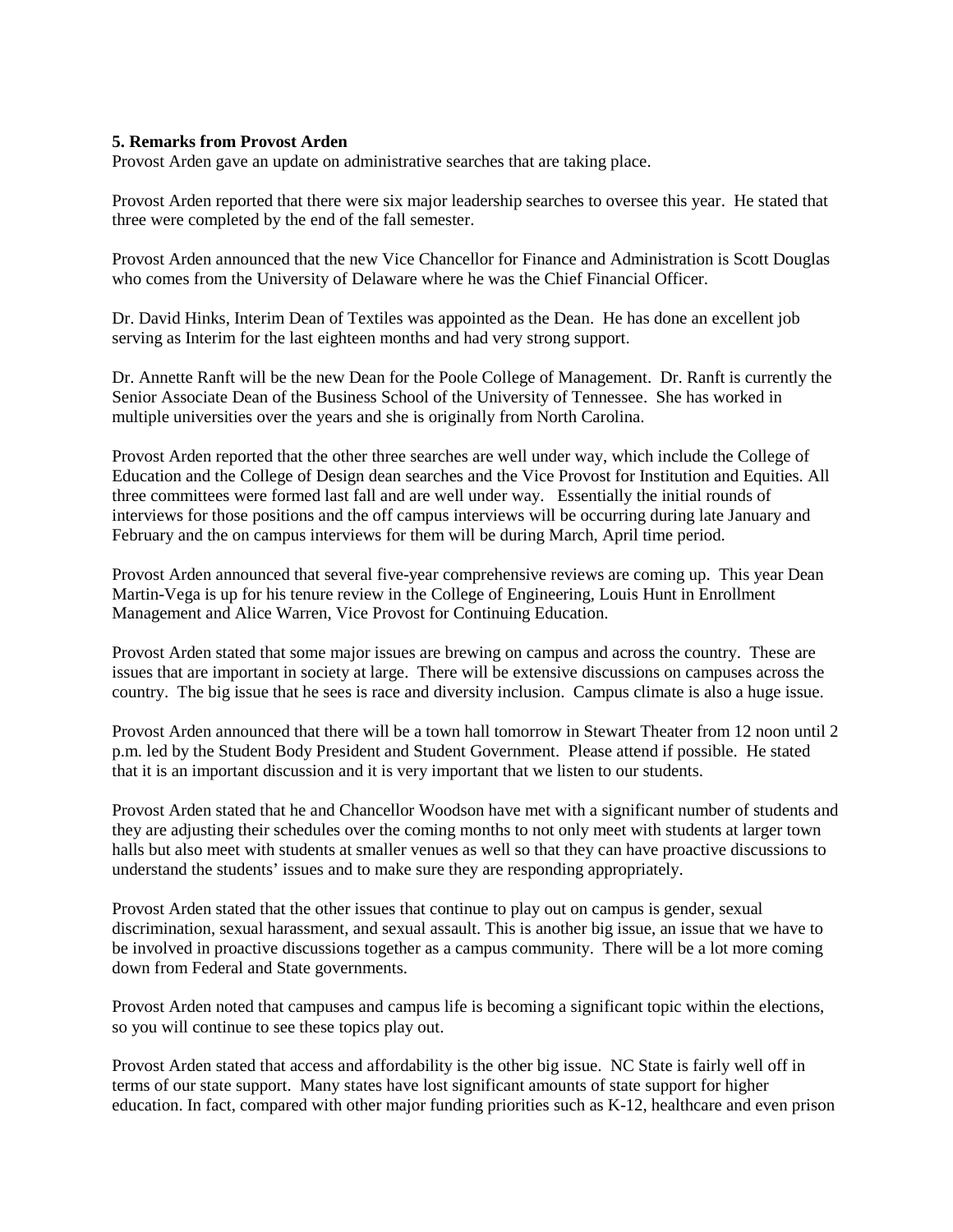systems, and higher education seems to have lost priorities in many states. Those states are also affected by significant increases in tuition and fees and increase in student debt, so issues of access and affordability are going to continue to be huge.

Provost Arden encouraged faculty, staff, and students to engage in active open dialogs and discussions during the year. He said one of the things that concerns him is a tendency that he sees in what an academic environment should be. In his mind an academic environment is a place where you can have difficult discussions in a supportive and respectful manner, but one of the concerns he has is this tendency not to have those difficult discussions in a respectful manner, but to try to remove those who disagree with you from the discussion at all, so he thinks it is important that we as a campus are willing to have these discussions in a way that is respectful of other individuals as they express their views.

Provost Arden stated that he will be attending the Faculty Assembly on Friday. The Faculty Assembly has put together a panel that they have asked him to serve on along with some Chancellors and Provosts. He stated that President Spellings comes on board at the beginning of March and they don't quite know what that administration is going to look like. She is conducting a review of GA at the moment, its structure and the way that it does business. He thinks this is just a panel to reflect on the future ahead. How is the UNC system viewed? What are the major obstacles? What are the major objectives and opportunities and how are we going to move forward over the next year? He said he would try to bring back some feedback.

## **6. Student Perspectives in Regards to Diversity**

Khari Cyrus, Student Body President reported on his and the students' perspective on diversity.

President Cyrus stated that NC State students come from a variety of counties, regions, states, and countries and with that there are students who have grown up in diverse communities with diverse backgrounds and on the flip side of that you have people who come to the university and see this as the most diverse place they have ever seen. The challenge with student leaders is finding ways to take the people on one side who are fed up with the university and think there is no diversity on campus and bring them together with the other group of people who are blown away with the level of diversity on campus. He said that has been one of his main goals as Student Body President, to find ways to bridge those gaps.

Cyrus stated that the most effective way they have been able to approach this is finding ways to bring in diversity, not as a burden for students, but shifting it so that it is more of an opportunity, looking at diversity as job training. He said when you enter the work force, you can work in diverse communities, interact with diverse teams and be successful branding it as an enriching opportunity. That is the main student perspective and it has been a challenge to get everyone on board with that and not use it, so that has been an ongoing process.

Cyrus stated that as of now, with regards to perspectives on diversity, you have people on various ends of the spectrum, and one thing that they are trying to accomplish is finding ways to not only engage students in the process, but also faculty, staff, and the administration as well. It is important that these issues be student led because peer to peer interactions are the most important ways to shift dialogs and shift mindsets and perspectives. He stated that on the flip side of that students feel as if a lot of the pressure and burdens are put on students to create those changes.

Cyrus stated that students expect to see immediate changes. When they come in as freshmen and see a problem, by the time they are seniors they expect to see some sort of drastic change, but for faculty, staff, and administration, people that are here for many years, you have the opportunity to see the progress that has been made, but for students it is kind of hard to see when they are only here for a short period of time.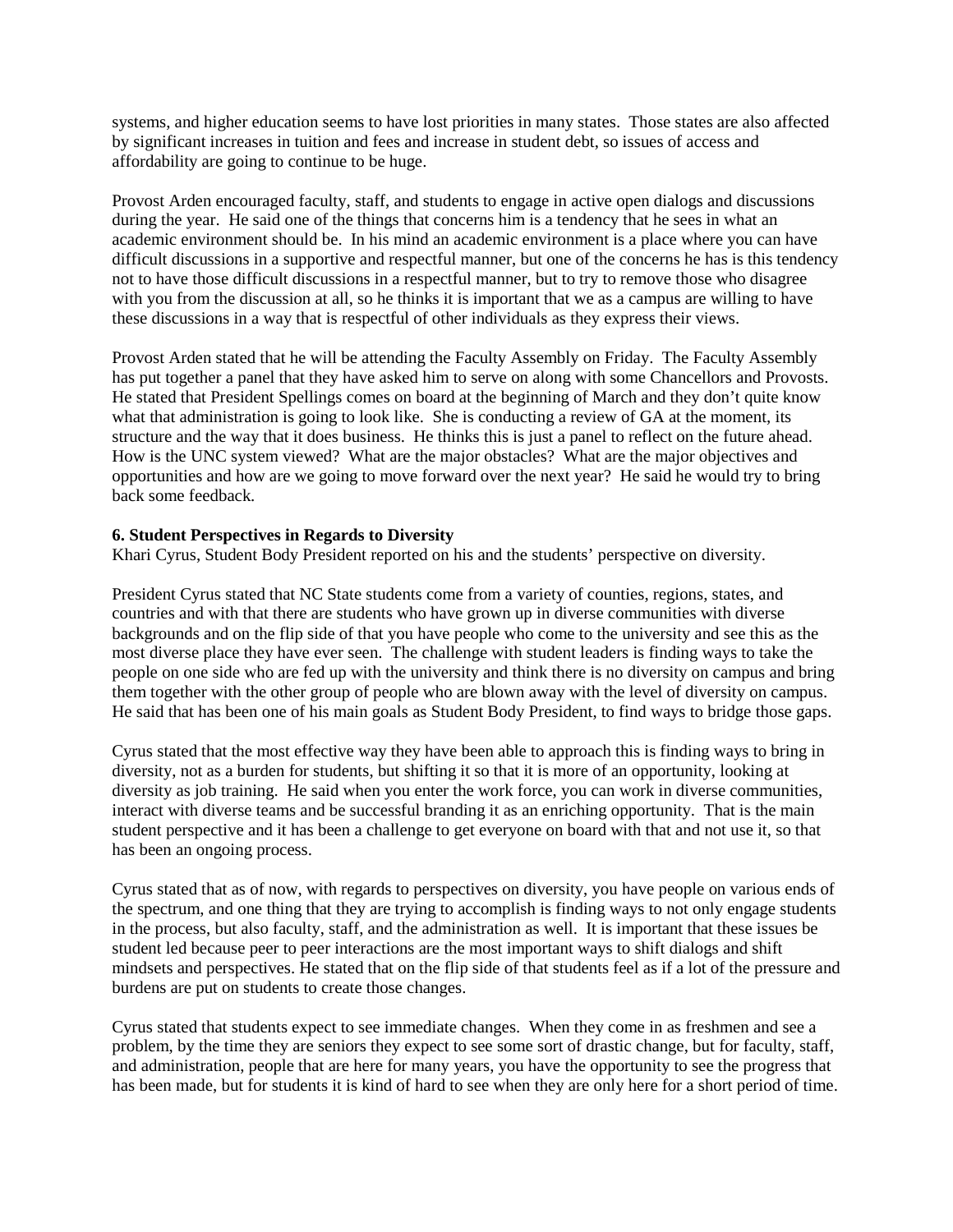Cyrus stated that from the students' perspectives on how to shift the conversation around diversity, are to get more faculty involvement and he thinks one of the struggles is taking what the faculty and administration have done over the years and consolidate that to show students that progress has been made. One of the opportunities that he has tried to utilize is taking the message that faculty and the administration have been working on these issues for many years and will continue to do so for many years.

Cyrus encouraged the faculty to attend the town hall if possible.

## **Questions and Comments**

*What is your perspective on racial diversity at NC State?* 

Cyrus stated that it is kind of challenging from his perspective because as Student Body President, he sees the amazing things NC State has/is doing, but at the same time he is directly connected to that sense of urgency, the need to see some change during the four years that they are here.

## *What future opportunities would you have for us to be able to engage with students about diversity?*

Cyrus stated that they are branding this town hall as kind of the beginning. This is the kick off for the spring semester. Feature events have not been planned but they do plan to follow up with the action as it develops, taking it to the administration and also looking at the Chancellor's diversity plan that he sent to the campus community and finding ways to get students involved with that.

## *As part of the action plan do you think we should be making a better effort as instructors, doing some diversity training?*

Cyrus stated that one of the action items is how we can engage faculty and how we can bring in diversity training in how you teach your courses even if it's a brief introduction at the beginning of the semester, just finding ways to bring it into the class room so we can engage all students.

*You mentioned several times that students would like to see change during the time that they spend here. If you could have this change occur rapidly, what is the change that you as the representative of the Student Body would like to see?* 

Cyrus stated that from his personal perspective one of the things that he would like to see done is to incorporate diversity training into curriculums for faculty, finding ways that you could incorporate it into your average every day courses and that way you could get it into a broad population and also receive feedback.

#### *Are you aware of instances where faculty have been disrespectful?*

Cyrus responded yes, he has heard of some instances.

## *How important is it to have diverse faculty in the colleges?*

Cyrus stated that one of the action items that will be brought up in the town hall is how the university can attract diverse faculty and diverse staff. He said one of the issues is not only hearing about issues of diversity in the classroom, but also being able to see and connect with diverse populations as well.

Provost Arden stated that the exact question was asked during the Democratic forum last night. It actually went further, specifically we talk a lot about student diversity but on most campuses in the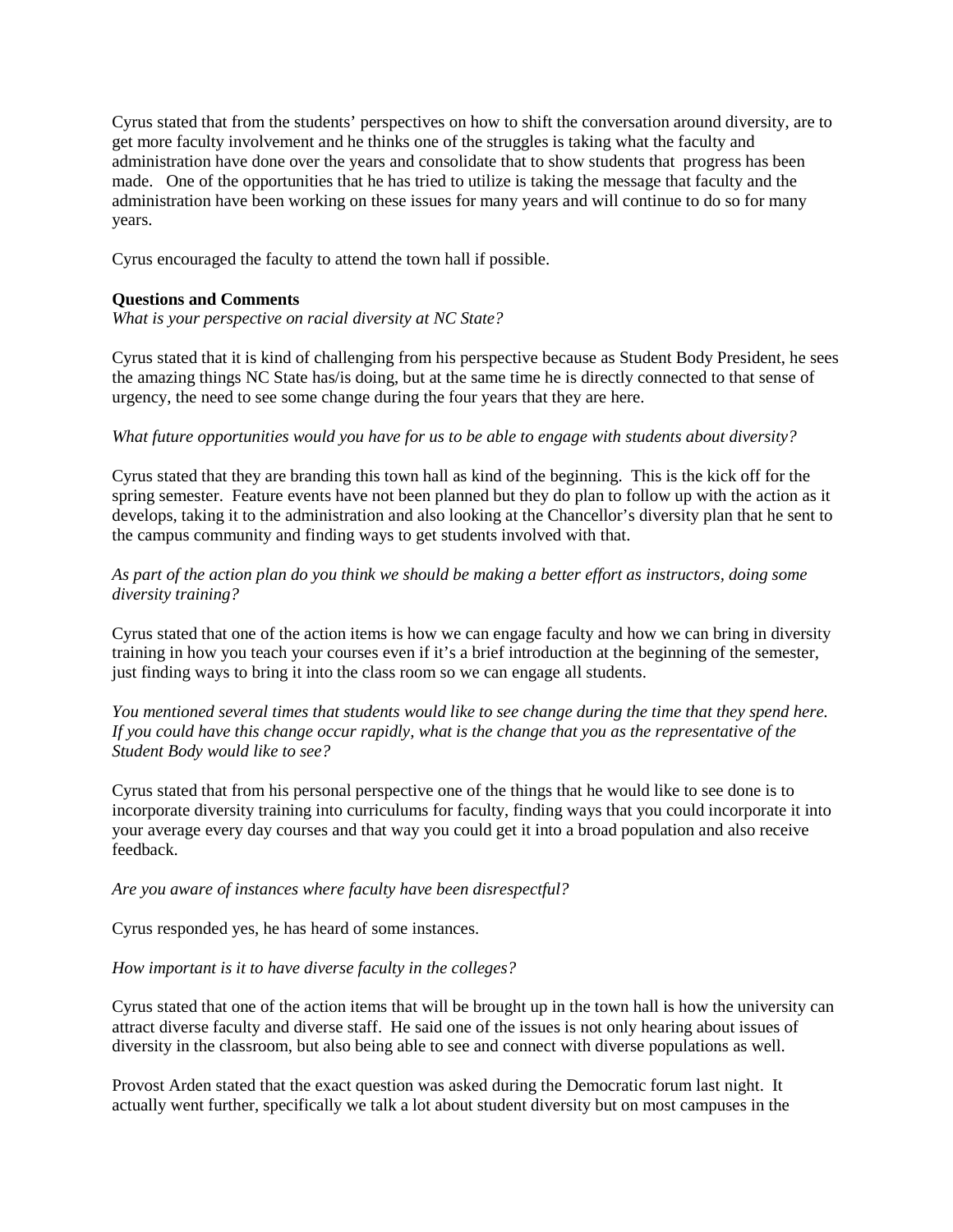country faculty diversity lags, even student diversity and administrator diversity lags faculty diversity. The question was asked "what are you going to do to enhance faculty and administrator diversity on our campuses?"

Provost Arden stated that there are programs on campus designed to encourage physical diversity of our student, staff, and faculty body and then there are programs designed to impact campus climate and they are both very important. There are a number of good programs around, but what we are always looking for is the most impacted.

## **7. Old and New Business**

## **a. Communication: How do we share Senate Information with Faculty?**

Senator Banks asked the senators for feedback on how Faculty Senate information is shared with colleagues.

- Senator Fleisher shares pertinent information via Emails.
- Senator Laffitte shares information during the college meetings.
- Senator Bullock stated that information is shared at monthly department heads meetings
- Senator Fath shares information via Email.
- Senator Cubbage shares via Email
- Senator Williams shares via the college's Listserv.
- Senator Bernhard stated that information is shared in the college's Executive Committee meetings
- Senator Ash reports to the Undergraduate Curriculum Committee
- Senator Bird shares information through the department association's Listserv.

Chair Moore stated that the information will be discussed in the Executive Committee.

## **8. Issues of Concern**

Senator Smith McCoy proposed a change in the Alma Mater.

"Part of my disenchantment goes back to the first line "where the winds of Dixie softly blow." For those of you unfamiliar with the term "Dixie" it solidifies a commitment to southern confederate politics and ideas of white supremacy and by extension black inferiority. I was not able to sing the Alma Mater at my graduation from this institution in 1989 and every year when I'm called to go to the full graduation, I am ultimately disappointed that we have done nothing to correct that in all these years. I am so appreciative that the Student Body President started this conversation for us today so that you know just how difficult it is sometimes to deal with diversity at NC State and I will say that the Alma Mater is certainly a product of its time, written around 1922-1923 at a time when black people in Raleigh would not even walk past this campus because of the racist activities that were on going here. It was not until 1960, years after the first black students came to this campus that the restaurants on Hillsborough Street would even admit black students into the restaurants. We have a long history that we can address here on campus. I propose that we would change one word in the Alma Mater from "Dixie" to "Raleigh" or any other suitable word that you think might capture the intent that we are working on here but I do think "Dixie" certainly undermines our intentions here at a university where diversity is valued and where we plan to graduate students who will go forth in the world and understand what the diversity is all about. We still would have many monuments to the confederacy left on this campus, notable with that are the members of the Watauga Club, every one of whom were white supremacists. So only one of who went beyond that in his life time and that was Walter Hines Page who ended up publishing people like W. E. B. Dubois and Charles Chestnut, North Carolina African American writer. The rest of them remained committed to the